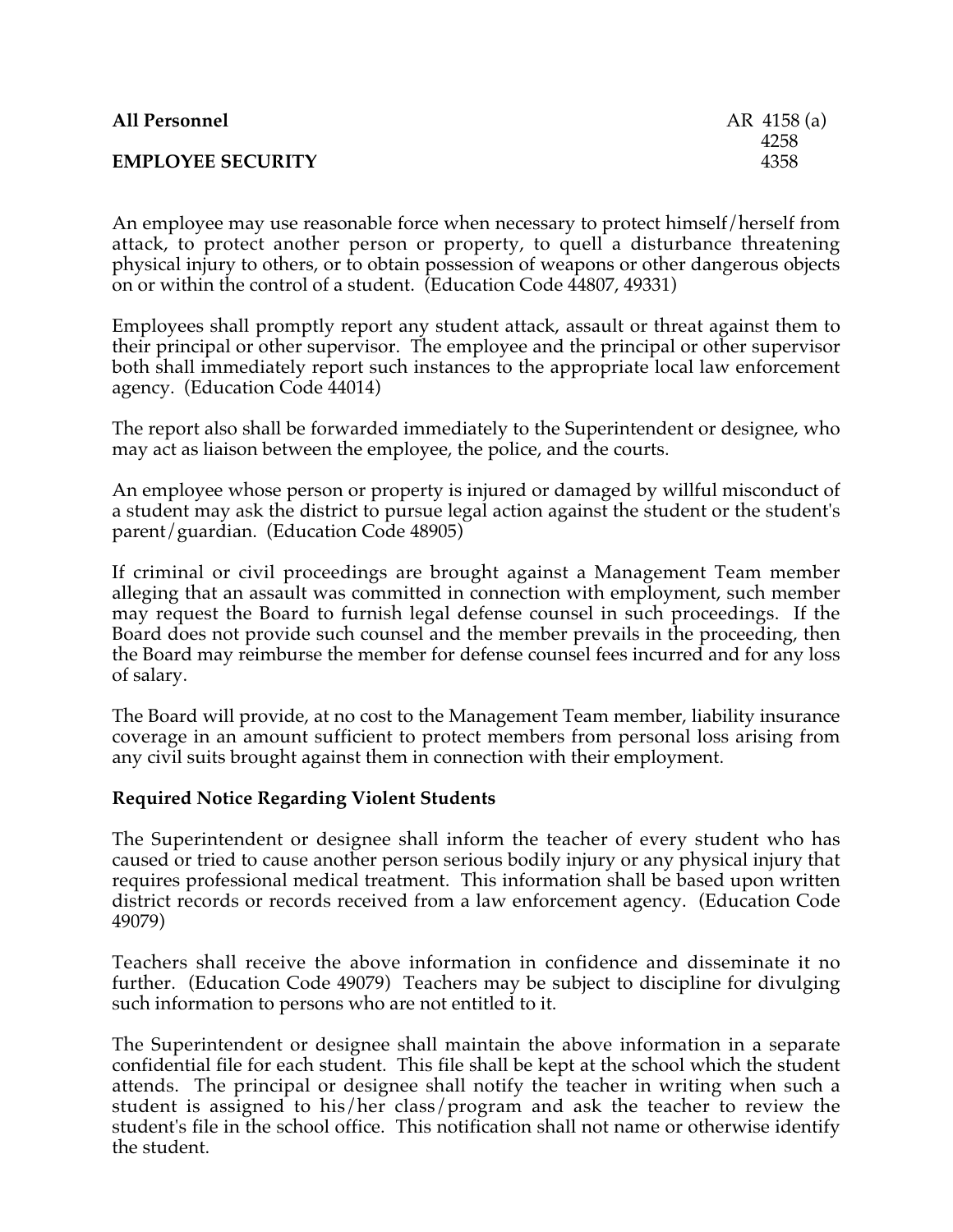|                                      | AR 4158 (b) |
|--------------------------------------|-------------|
|                                      | 4258        |
| <b>EMPLOYEE SECURITY</b> (continued) | 4358        |

The principal or designee shall keep a record of the above notification. Teachers who will be notified are those who are likely to come into contact with the student, including the student's homeroom or classroom teachers, special education teachers, coaches and counselors.

The teacher shall initial the student's file when reviewing it in the school office. A teacher's failure to review the file may be construed as a waiver of the district's liability, the district having made a good faith effort to comply with the notification requirement of Education Code 49079.

(cf. 3514 - Safety) (cf. 5125 - Student Records; Confidentiality) (cf. 5131.7 - Weapons and Dangerous Instruments)

## **Permissive Notice Regarding Student Crimes**

When informed that a student has been found by a court of competent jurisdiction to have illegally used, sold or possessed a controlled substance or committed a crime specified in Welfare and Institutions

Code 828.1, the Superintendent or designee may so inform any teacher, counselor or administrator whom he/she believes needs this information in order to work with the student appropriately, avoid being needlessly vulnerable, or protect others from needless vulnerability. The Superintendent or designee shall consult with the principal of the school which the student attends in order to identify staff that should be so informed. (Welfare and Institutions Code 828.1)

(cf. 3515.3 - Police Department)

The Superintendent or designee shall ensure that staff members understand that they are receiving such information in confidence and must disseminate it no further.

Legal Reference: See next page